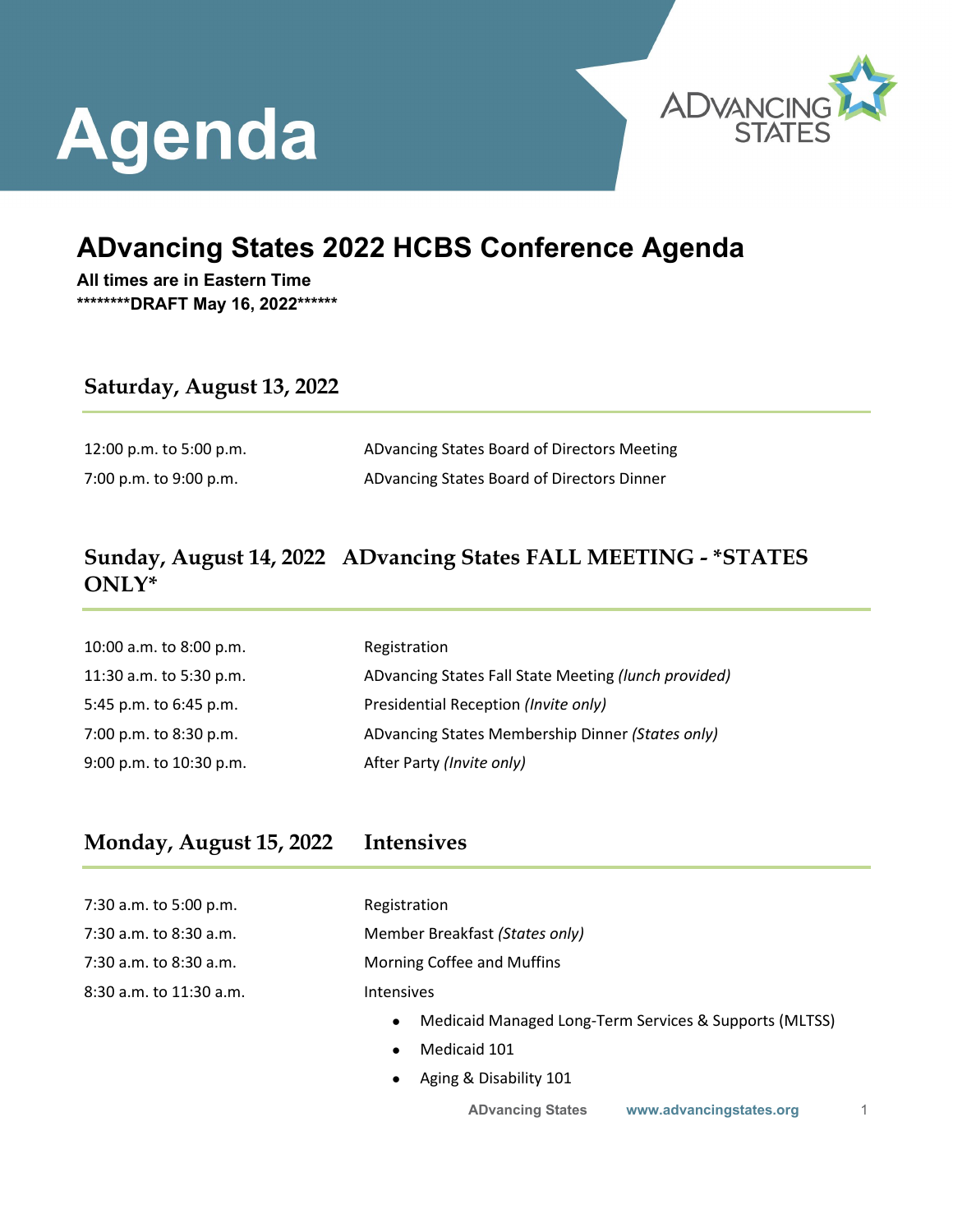• CMS Intensive • Money Follows the Person • Information & Referral/Assistance (I&R/A) Intensive 11:30 a.m. to 12:00 p.m. Break 12:00 p.m. to 1:30 p.m. Lunch & Opening Plenary 1:30 p.m. to 2:00 p.m. Break 2:00 p.m. to 5:30 p.m. All Intensives Resume • Medicaid Managed Long-Term Services & Supports (MLTSS) • Medicaid 101 • Aging & Disability 101 • ACL Intensive • CMS Intensive • Money Follows the Person

• ACL Intensive

• Information & Referral/Assistance (I&R/A) Intensive 6:00 p.m. to 7:00 p.m. ADvancing States President's Reception 7:00 p.m. to 8:30 p.m. ADvancing States Membership Dinner (*States only*)

9:00 p.m. to 10:30 p.m. After Party

### **Tuesday, August 16, 2022**

| 7:00 a.m. to 8:00 a.m.      | Sunrise Yoga                                               |
|-----------------------------|------------------------------------------------------------|
| 7:30 a.m. to 5:00 p.m.      | Registration                                               |
| $8:00$ a.m. to $9:00$ a.m.  | Member Breakfast (States only)                             |
| 8:00 a.m. to 9:00 a.m.      | Morning Coffee and Continental Breakfast (in exhibit hall) |
| $8:30$ a.m. to $10:15$ a.m. | MACPAC Listening Session (Invite only)                     |
|                             |                                                            |

9:00 a.m. to 10:00 a.m. In-Person Sessions

- 1. Session: ACL
- 2. Session: CMS
- 3. Session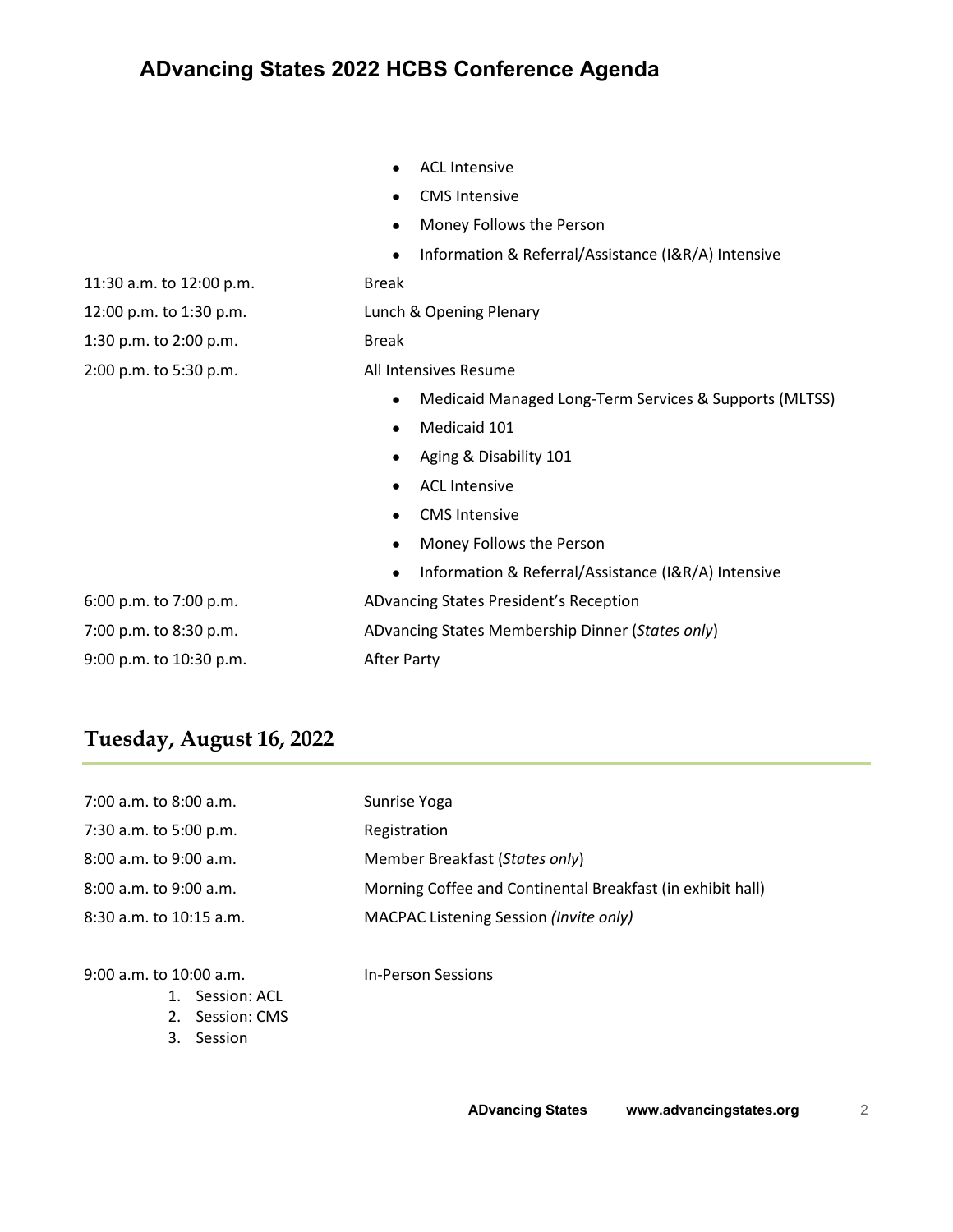- 4. Session
- 5. Session
- 6. Session
- 7. Session
- 8. Session
- 9. Session
- 10.Session

### 9:00 a.m. to 10:00 a.m. Virtual Sessions

### 1. Session

- 
- 2. Session
- 3. Session
- 4. Session
- 5. Session
- 6. Session
- 7. Session
- 8. Session

#### 10:15 a.m. to 11:15 a.m. In-Person Sessions

- 1. Session: ACL
- 2. Session: CMS
- 3. Session
- 4. Session
- 5. Session
- 6. Session
- 7. Session
- 8. Session
- 9. Session
- 10. Session

#### 10:15 a.m. to 11:15 a.m. Virtual Sessions

- 1. Session
- 2. Session
- 3. Session
- 4. Session
- 5. Session
- 6. Session
- 7. Session
- 8. Session

10:15 a.m. to 5:00 p.m. Certification for I&R Specialists in Aging and Disabilities

**ADvancing States [www.advancingstates.org](http://www.advancingstates.org/)** 3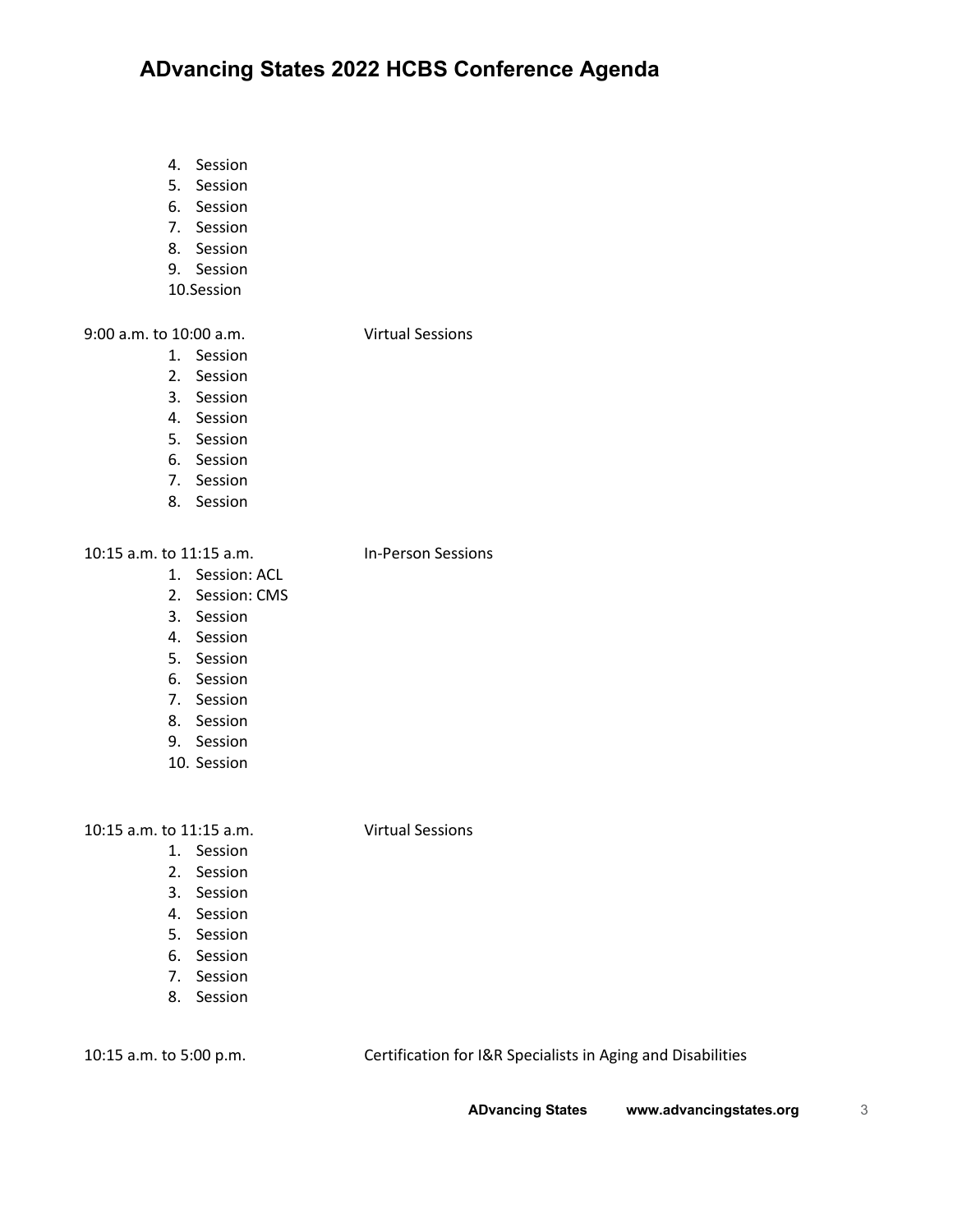11:15 a.m. to 12:30 p.m. Plenary and Awards Ceremony

12:30 p.m. to 2:30 p.m. Exhibit Hall Open—Lunch with Exhibitors

2:30 p.m. to 3:30 p.m. In-Person Sessions

- 1. Session: ACL
- 2. Session: CMS
- 3. Session
- 4. Session
- 5. Session
- 6. Session
- 7. Session
- 8. Session
- 9. Session
- 10. Session

#### 2:30 p.m. to 3:30 p.m. Virtual Sessions

- 1. Session 2. Session
- 3. Session
- 4. Session
- 
- 5. Session
- 6. Session
- 7. Session
- 8. Session

3:30 p.m. to 4:00 p.m. Break

4:00 p.m. to 5:00 p.m. In-Person Sessions

- 1. Session: ACL
- 2. Session: CMS
- 3. Session
- 4. Session
- 5. Session
- 6. Session
- 7. Session
- 8. Session
- 
- 9. Session
- 10. Session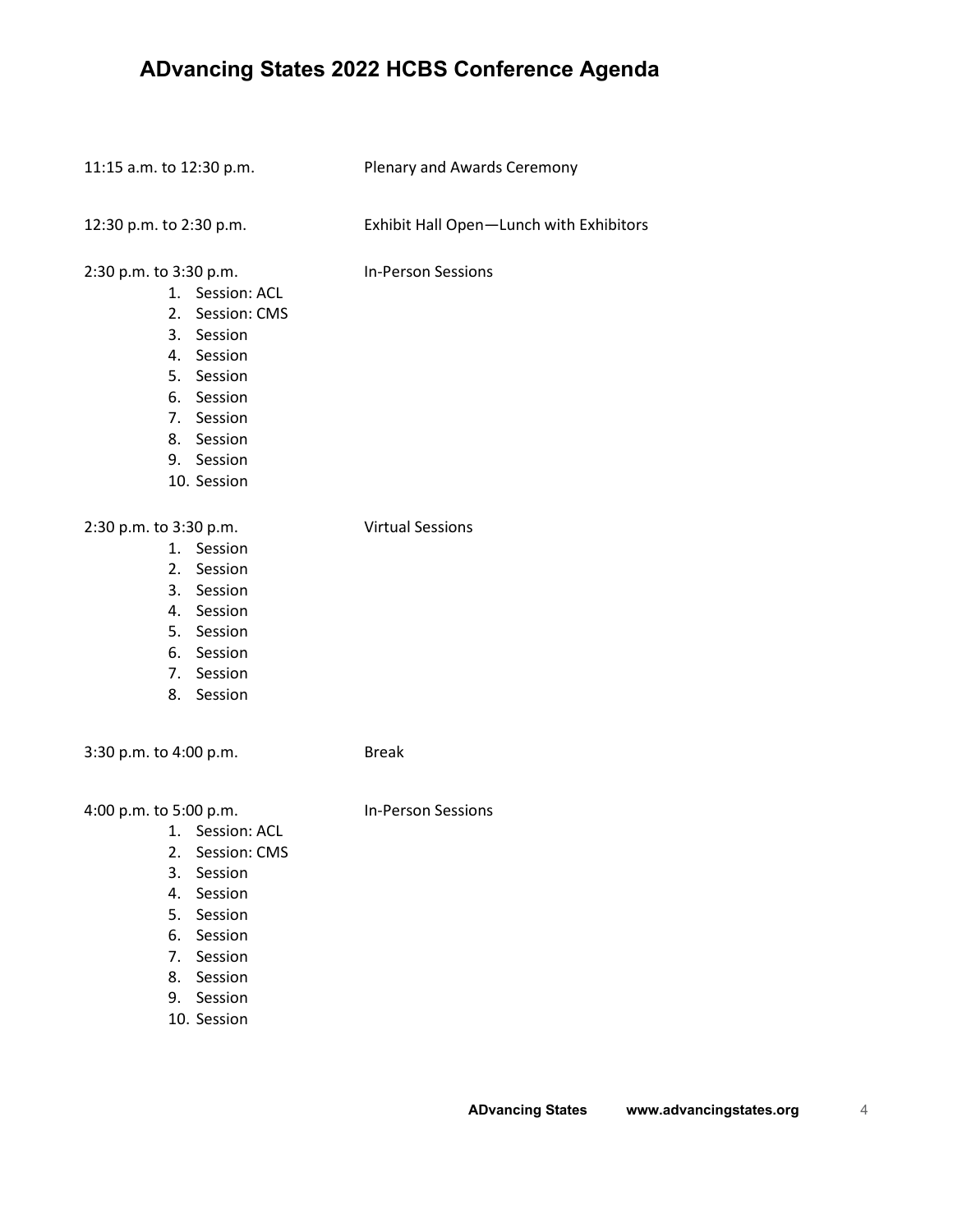4:00 p.m. to 5:00 p.m. Virtual Sessions

- 1. Session
- 2. Session
- 3. Session
- 4. Session
- 5. Session
- 6. Session
- 7. Session
- 8. Session

| 5:00 p.m. to 6:00 p.m.  | <b>Break</b>                  |
|-------------------------|-------------------------------|
| 6:00 p.m. to 7:00 p.m.  | <b>Exhibit Hall Reception</b> |
| 6:00 p.m. to 10:00 p.m. | Photo Booth                   |
| 7:00 p.m. to 11:00 p.m. | ADvancing States Dance Party  |

# **Wednesday, August 17, 2022**

| 8:00 a.m. to 5:00 p.m.   |                                                                                                                                                     | Registration              |
|--------------------------|-----------------------------------------------------------------------------------------------------------------------------------------------------|---------------------------|
| 9:00 a.m. to 1:00 p.m.   |                                                                                                                                                     | <b>Exhibit Hall Open</b>  |
| 10:00 a.m. to 11:45 a.m. |                                                                                                                                                     | Plenary and Brunch        |
| 12:00 p.m. to 1:00 p.m.  | 1. Session: ACL<br>2. Session: CMS<br>3. Session<br>4. Session<br>5. Session<br>6. Session<br>7. Session<br>8. Session<br>9. Session<br>10. Session | <b>In-Person Sessions</b> |
| 12:00 p.m. to 1:00 p.m.  |                                                                                                                                                     | <b>Virtual Sessions</b>   |
|                          | 1. Session:                                                                                                                                         |                           |
|                          | 2. Session:                                                                                                                                         |                           |
| 3.                       | Session                                                                                                                                             |                           |

4. Session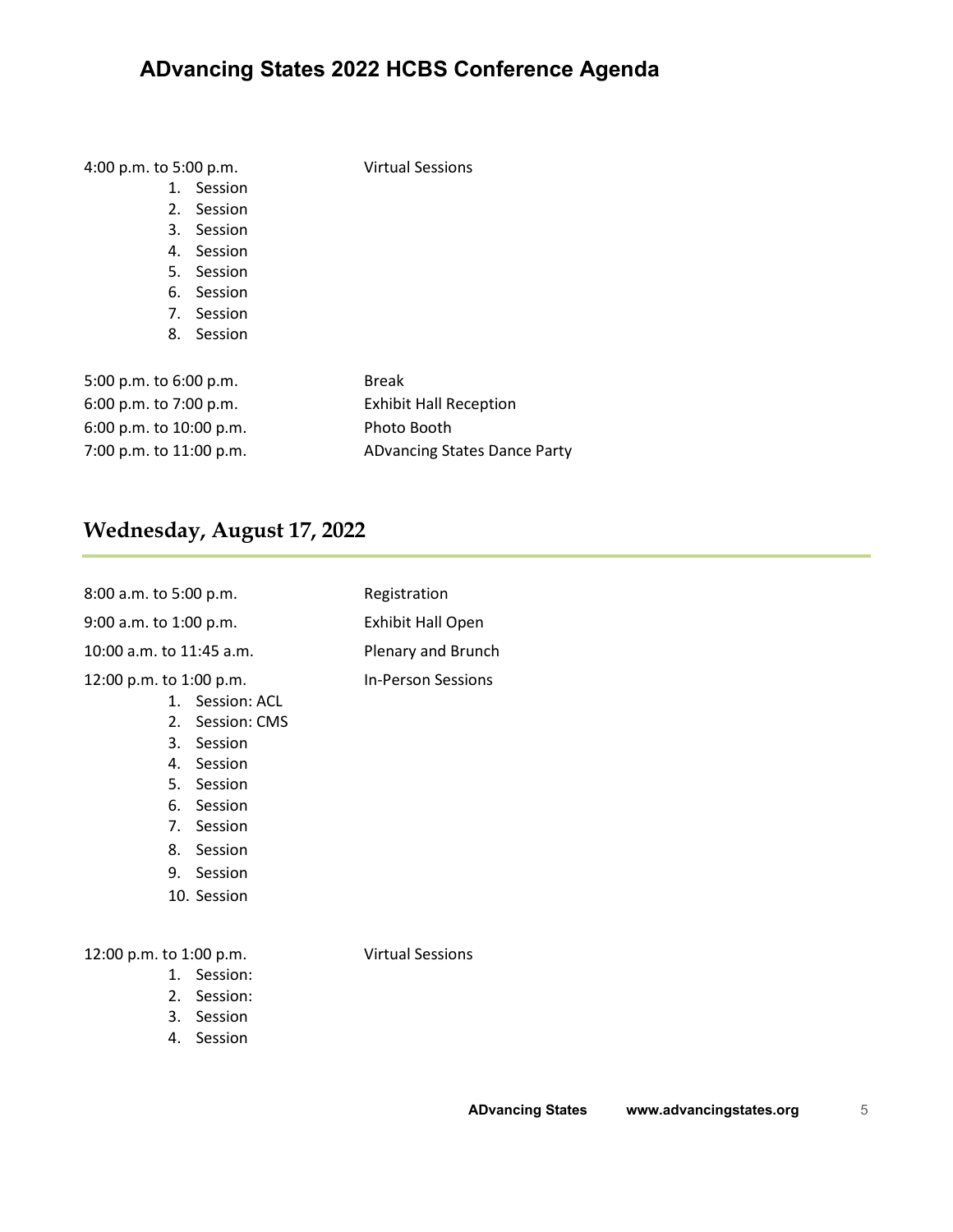- 5. Session
- 6. Session
- 7. Session
- 8. Session

1:15 p.m. to 2:15 p.m. In-Person Sessions

- 1. Session ACL
- 2. Session CMS
- 3. Session
- 4. Session
- 5. Session
- 6. Session
- 7. Session
- 8. Session
- 9. Session
- 10. Session

1:15 p.m. to 2:15 p.m. Virtual Sessions

1. Session

- 2. Session
- 3. Session
- 4. Session
- 5. Session
- 6. Session
- 
- 7. Session
- 8. Session

2:15 p.m. to 2:45 p.m. Snack Break

2:45 p.m. to 3:45 p.m. In-Person Sessions

- 1. Session: ACL
- 2. Session: CMS
- 3. Session
- 4. Session
- 5. Session
- 6. Session
- 7. Session
- 8. Session
- 9. Session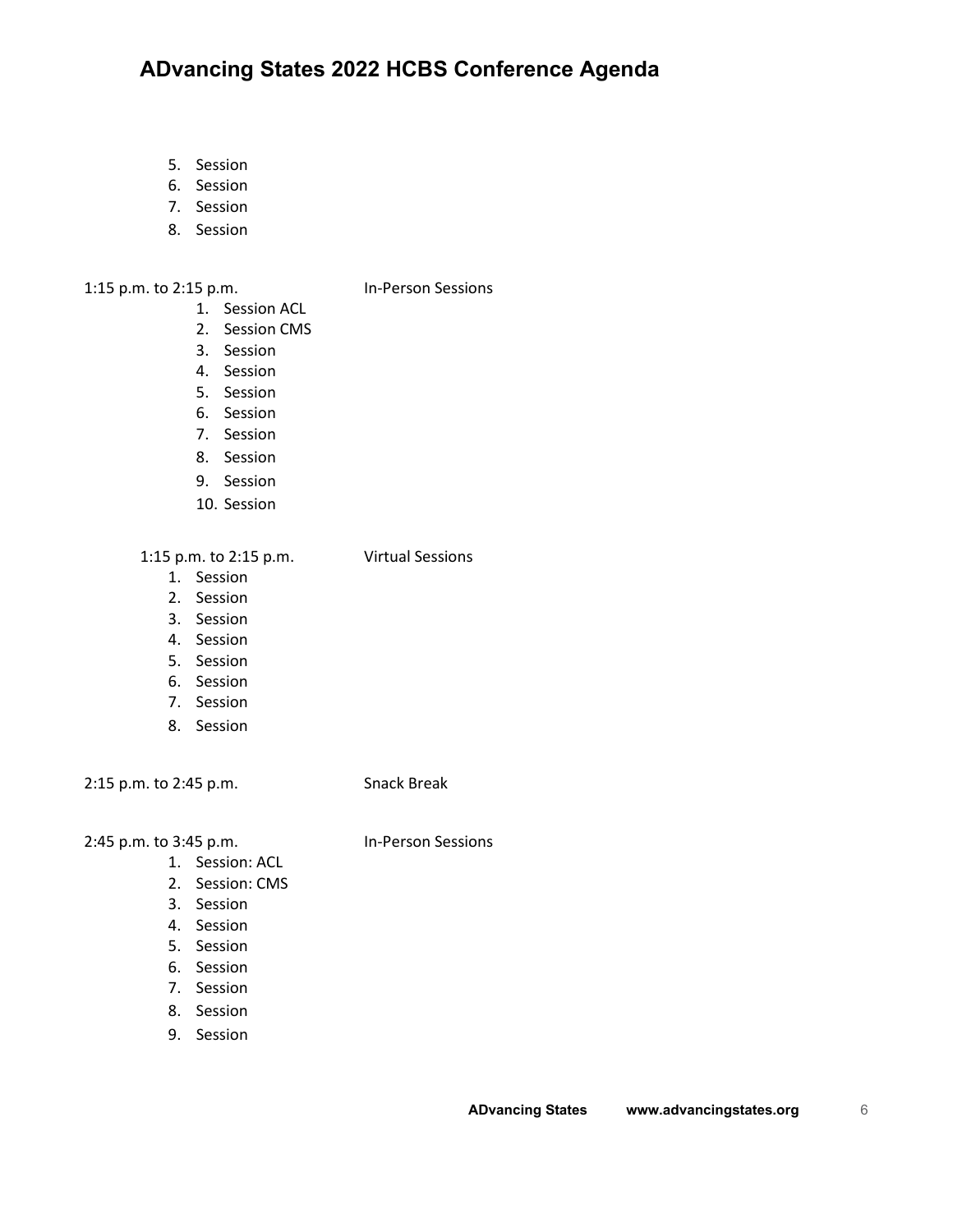10. Session

#### 2:45 p.m. to 3:45 p.m. Virtual Sessions

- 1. Session:
- 2. Session:
- 3. Session
- 4. Session
- 5. Session
- 6. Session
- 7. Session
- 8. Session

### 4:00 p.m. to 5:00 p.m. In-Person sessions

- 1. Session ACL
- 2. Session CMS
- 3. Session
- 4. Session
- 5. Session
- 6. Session
- 7. Session
- 8. Session
- 9. Session
- 10. Session

### 4:00 p.m. to 5:00 p.m. Virtual Sessions

- 1. Session
- 2. Session
- 3. Session
- 4. Session
- 5. Session
- 6. Session
- 7. Session
- 8. Session

| 5:15 p.m. to $6:15$ p.m.   | ADvancing States President's Reception (Invite only) |
|----------------------------|------------------------------------------------------|
| $6:30$ p.m. to $8:00$ p.m. | ADvancing States Membership Dinner (States only)     |
| 9:00 p.m. to 10:30 p.m.    | After Party ( <i>Invite only</i> )                   |